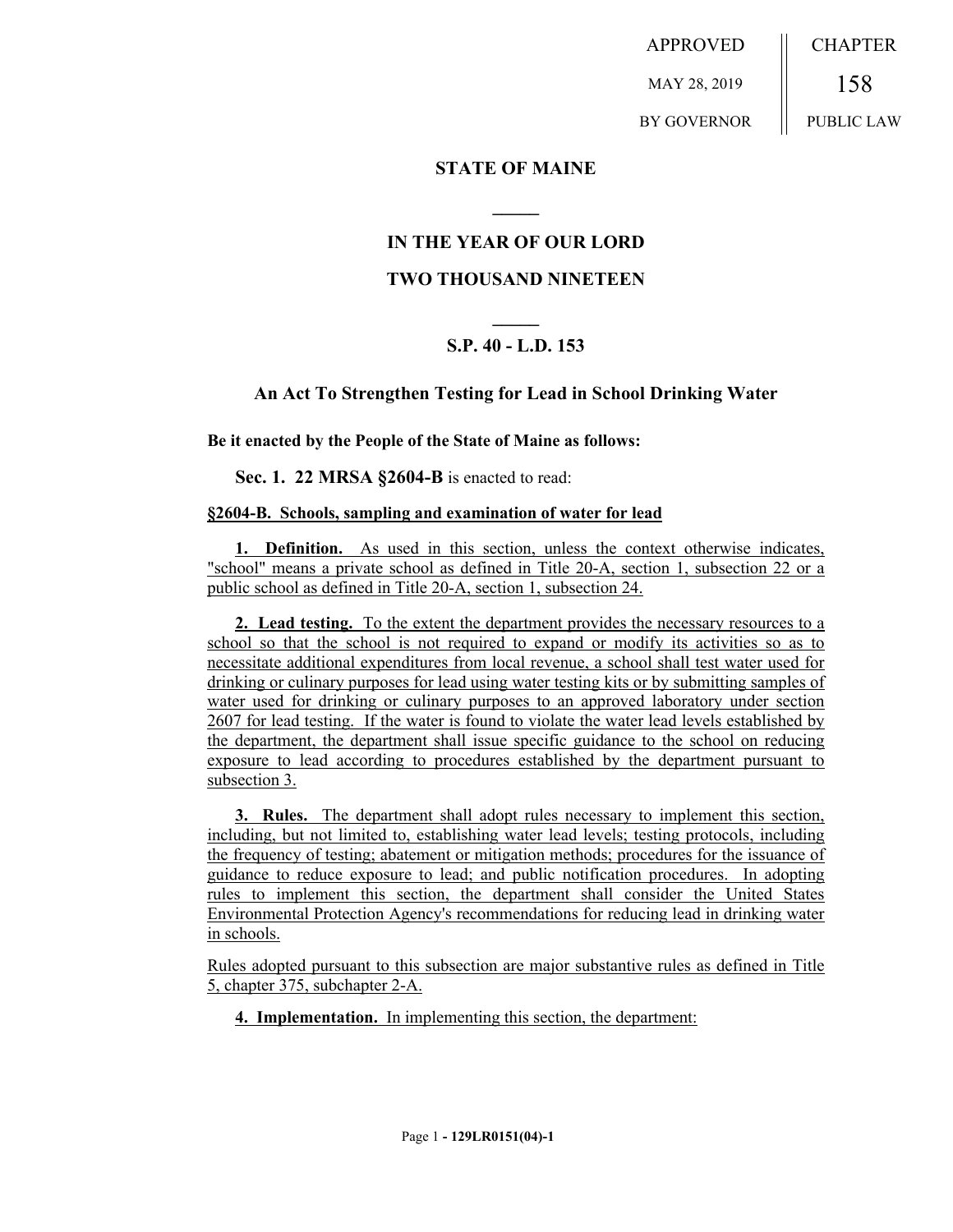A. May not require a school to expand or modify its activities so as to necessitate additional expenditures from local revenue; and

B. Within existing resources, to the maximum extent possible, shall provide resources to schools in order to achieve the purposes of this section. If the department determines that sufficient resources are unavailable to a school in order to achieve the purposes of this section, the department shall seek to identify alternative means to achieve the purposes of this section.

**5. Reports.** By January 1, 2021 and annually thereafter, the department shall submit a report to the joint standing committee of the Legislature having jurisdiction over health and human services matters on the number of schools tested for lead, whether the department issued specific guidance to any schools to reduce exposure to lead, the number of schools that engaged in abatement or mitigation and the methods of abatement or mitigation used.

**Sec. 2. 30-A MRSA §6006-F, sub-§3, ¶A,** as amended by PL 2017, c. 389, §1, is further amended to read:

A. To make loans to school administrative units for school repair and renovation.

- (1) The following repair and renovation needs receive Priority 1 status:
	- (a) Repair or replacement of a roof on a school building;

(b) Bringing a school building into compliance with the federal Americans with Disabilities Act, 42 United States Code, Section 12101 et seq.;

(c) Improving air quality in a school building;

(d) Removing or abating hazardous materials in a school building, including, but not limited to, water lead abatement or mitigation pursuant to Title 22, section 2604-B; and

(f) Undertaking other health, safety and compliance repairs, including installations or improvements necessary to increase school facility security.

(2) Repairs and improvements related to a school building structure, windows and doors and water or septic systems, other than water lead abatement or mitigation pursuant to Title 22, section 2604-B, receive Priority 2 status.

(3) Repairs and improvements related to energy and water conservation receive Priority 3 status.

(4) Upgrades of learning spaces in school buildings receive Priority 4 status.

(5) The Commissioner of Education may approve other necessary repairs;

**Sec. 3. Rules.** The Department of Health and Human Services shall provisionally adopt rules to implement the lead testing requirements under the Maine Revised Statutes, Title 22, section 2604-B and submit those rules to the Legislature for review no later than 5:00 p.m. on January 10, 2020. In adopting rules to implement Title 22, section 2604-B, the department shall consider the United States Environmental Protection Agency's